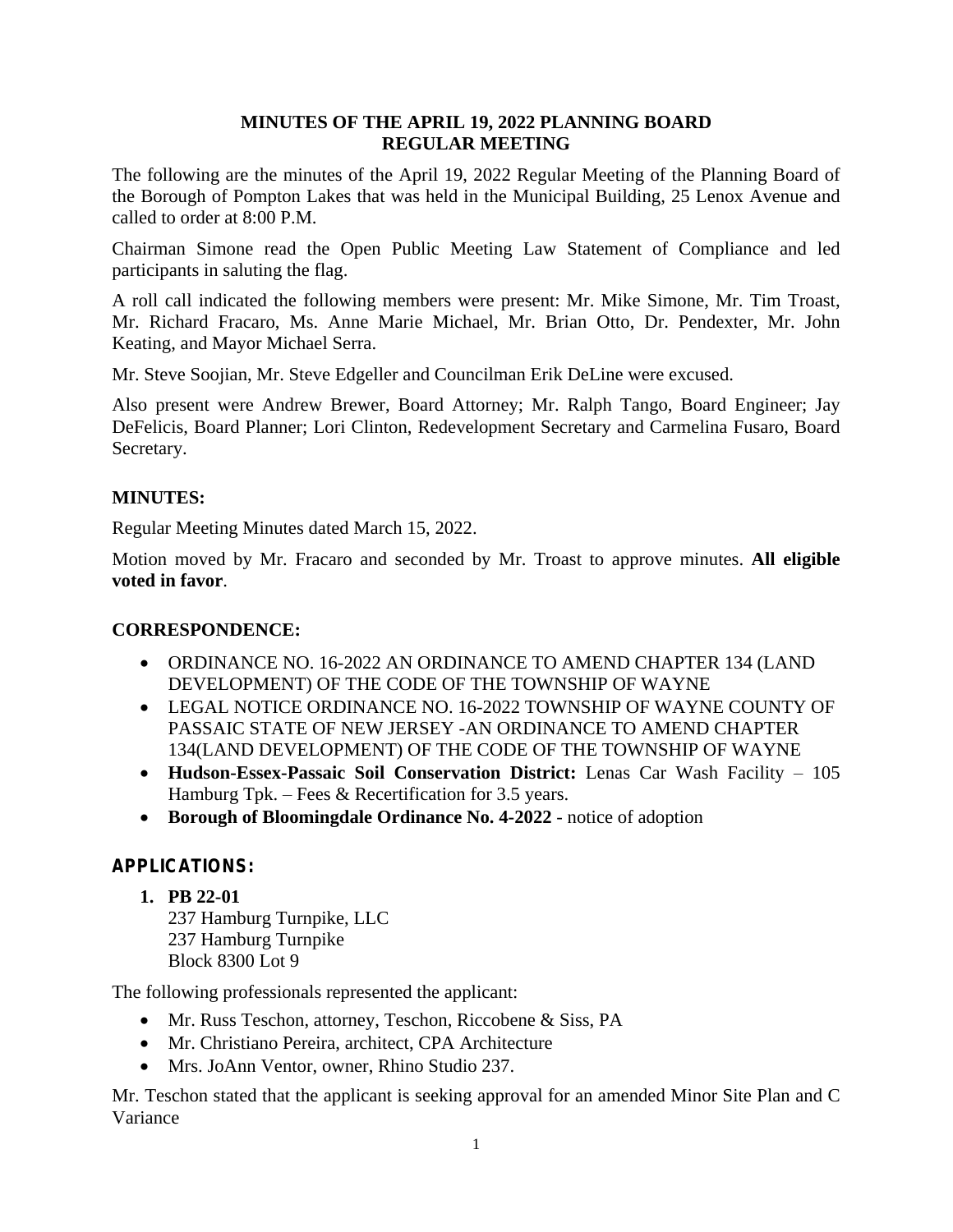Mr. Christiano and Ms. Ventor were sworn in by Mr. Brewer.

Ms. Ventor explained the reasons for the application. She stated that the theater is trying to recoup financial losses due to COVID-19. They are proposing:

- a covered deck with a concession area
- concession stand will serve small bites (appetizers), charcuterie boards, soft drinks and coffee
- only for her patrons, not open to the public
- a garage door to access the outdoor area will only open before and after performances during normal business hours
- the only access for the concession area is through the building
- there will be no performances outside
- possibly some music, but nothing will be used to amplify the sound

Mr. Pereira was introduced and explained the layout from the plans. He described:

- the decking and roof
- the placement of the concession stand
- the handicap accessible ramp that will lead to the back to the new area
- the proposed roofing
- the ceiling fans for cross ventilation, heating lamps for heat
- the drainage off the new roof
- the drainage pit underneath a portion of the proposed deck can be dismantled to obtain access to the drainage pit
- no new signage

There was extensive discussion about the drainage off the roof. Mr. Pereira described the current drainage plan stating that there have been no drainage problems previously. He stated that:

- the leaders are directed into the gravel area underneath the decking
- the deck can be dismantled in the event maintenance is needed
- the drainage pipes underneath the deck will be easy to clean out

Ms. Ventor provided further details:

- performances are 2 weeks out of the month
- the doors would be closed by 11pm, sometimes a little later on the weekend
- no performances will be done in the outdoor area
- no smoking will be permitted

Motion moved by Mr. Keating and seconded by Mr. Fracaro to open the public session. **All voted in favor.**

Kathleen Lockwood, 9 Center Street, Pompton Lakes, NJ, asked if there will be more traffic with the addition of the new concession area. She said that there are many customers of the theater that park on Center Street. She has concerns about the extra staff and extra hours.

Ms. Ventor explained that during COVID there were customers directed to park on the street since the stage was in the parking.

Ms. Ventor stated that customers will be directed to use the parking lot and customers would not be directed to park on the street.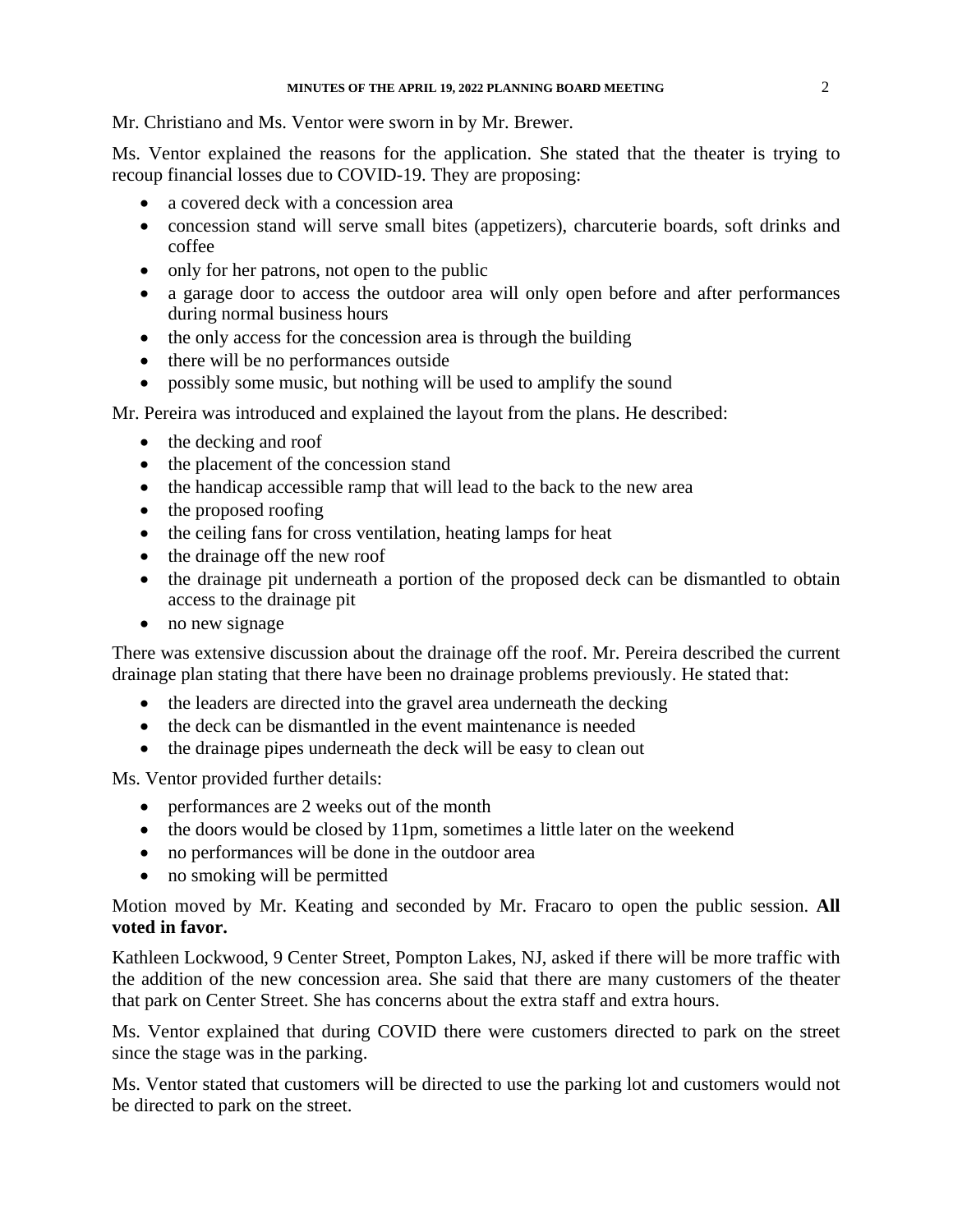Motion moved by Mr. Troast and seconded by Ms. Michael to close the public session. **All voted in favor.**

Ms. Ventor responded to more questions from the board members.

Ms. Ventor stated that there will not hold any performances in the parking lot, so the street parking should be minimal. They do ask their customers to use the lot and if they have to park on the street not to block driveways.

Ms. Ventor stated they will not extend hours of operation and there may be 3 or 4 additional staff hired.

Ms. Ventor stated that the theater occupancy is 200.

Mayor Serra stated that if there is an issue with parking on the street, the police should be called.

Mr. Simone opened the meeting to the public for comments.

There were no comments. The public session was closed.

Motion moved by Mr. Fracaro and seconded by Mr. Keating to approve application PB22-01.

**Roll Call:** Mr. Simone, **Yes**; Mr. Fracaro, **Yes**; Mr. Troast, **Yes**; Ms. Michael, **Yes;** Mr. Otto, **Yes**; Dr. Pendexter**, Yes;** Mayor Serra, **Yes**; and Mr. Keating, **Yes**.

#### **The motion is approved.**

**1. PB 22-03**

261 Urban Renewal (Meridia) Wanaque Avenue & Babcock Place Block 6300 Lots 7, 25.01, 25.02, 25.03, 26 & 27

The following professionals represented the applicant:

- Mr. Steve Mlenak, Attorney, Greenbaum, Rowe, Smith, & Davis, LLP
- Mr. Arthur Kuyan, Engineer, Stonefield Engineering
- Mr. Brian Taylor, Architect, Taylor Architecture & Design

Mr. Mlenak stated the applicant is looking for amended site plan approval to add pedestrian bridges to each residential level connecting the two buildings together.

Mr. Kuyan and Mr. Taylor were sworn in.

Mr. Taylor describe the proposed change, adding pedestrian bridges to the residential levels. He stated the change would make it easier for building B tenants to access the lobby without having to walk through the parking lots. He stated that the plan includes:

- relocating one staircase in building A
- eliminating one elevator in building B, which will add space to the living area of adjacent units on all five levels and allow space for extra utility and data closets
- bridges will be constructed with a curtain wall glass system
- all elevators are sized for gurneys
- 3 emergency egress staircases

There was discussion about the removal of the second elevator in building B. Mr. Mlenak stated that the buildings are now connected and functioning as one, eliminating the need for the fourth elevator.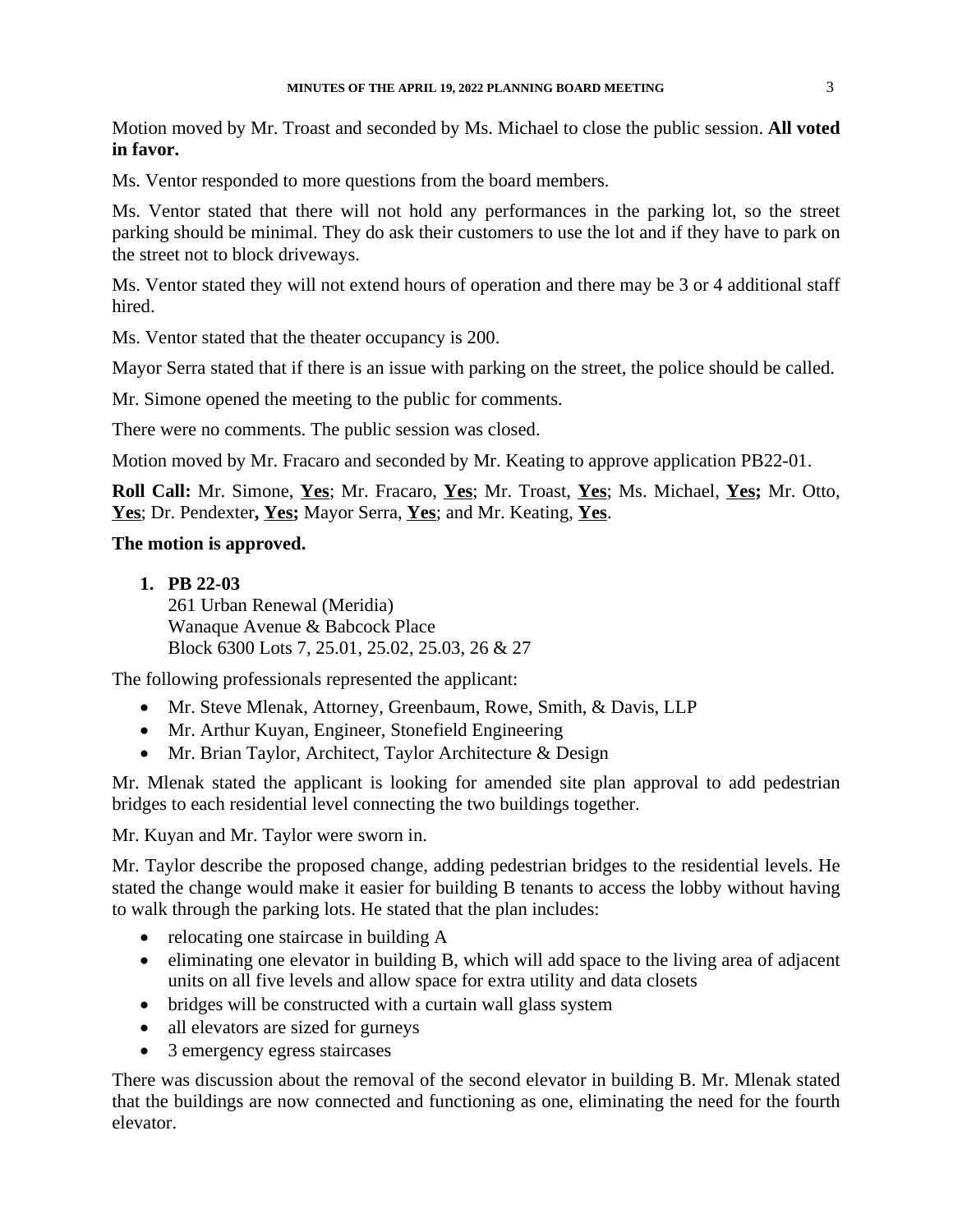Mr. Kuyan stated there were minor site changes. They were able to gain 2 additional parking spots.

Mr. Kuyan has been working with Colliers on resolution compliance. The applicant has gotten county approval and soil conservation approval. They are still working with the MUA to finalize their approval.

Mr. Kuyan stated they are still working on the emergency exit to the municipal lot. The sprinkler room was relocated to building A. Mr. Kuyan said they are coordinating with the placement of the fire hydrants with the municipality and the MUA.

Mr. Tango stated that drawings for the retaining wall and updated sewer drawings will be required for resolution compliance.

Mr. Simone opened the meeting to the public for questions. There were none.

Mr. Simone closed the public session.

Mr. Kuyan stated that they will add the extra hydrant to the plan as requested.

Mr. Simone opened the meeting to the public for comments. There were none.

Mr. Simone closed the public session.

Motion moved by Mr. Keating and seconded by Mr. Troast to approve application PB22-03 with the condition the applicant will confer with the MUA regarding the addition of a second fire hydrant and will comply with the MUA decision.

**Roll Call:** Mr. Simone, **Yes**; Mr. Fracaro, **Yes**; Mr. Troast, **Yes**; Ms. Michael, **Yes;** Mr. Otto, **Yes**; Dr. Pendexter**, Yes;** Mayor Serra, **Yes**; and Mr. Keating, **Yes**.

### **The motion is approved.**

#### **1. PB 22-02**

Galway Bay LLC (Thatcher McGhee's) 6 Wanaque Ave Block 2100 Lot 37.01

The following professionals represented the applicant:

- Mr. Dennis Francis, Attorney, Law Offices of Dennis J. Francis
- Mr. Brendan Madden, Owner, Thatcher McGhee's
- Anthony DeVizio, Engineer, Anthony M. DeVizio, P.E., P.L.S.

Mr. Francis stated the applicant that seeking approval for a permanent outdoor structure and serving shed in the front parking lot.

Mr. DeVizio stated his qualifications as an expert. Mr. Madden and Mr. DeVizio were sworn in.

Mr. DeVizio described the proposed project using the survey that was provided to the board. He stated that:

- the new outdoor area will be located in the front parking lot which will result in the loss of 7 parking spots
- 65 parking spaces on site
- The pavilion does not affect the existing traffic circulation pattern
- the curbs in the parking lot along Ringwood Ave. and Wanaque Ave. will remain
- there will be a slight pitch on the patio area for drainage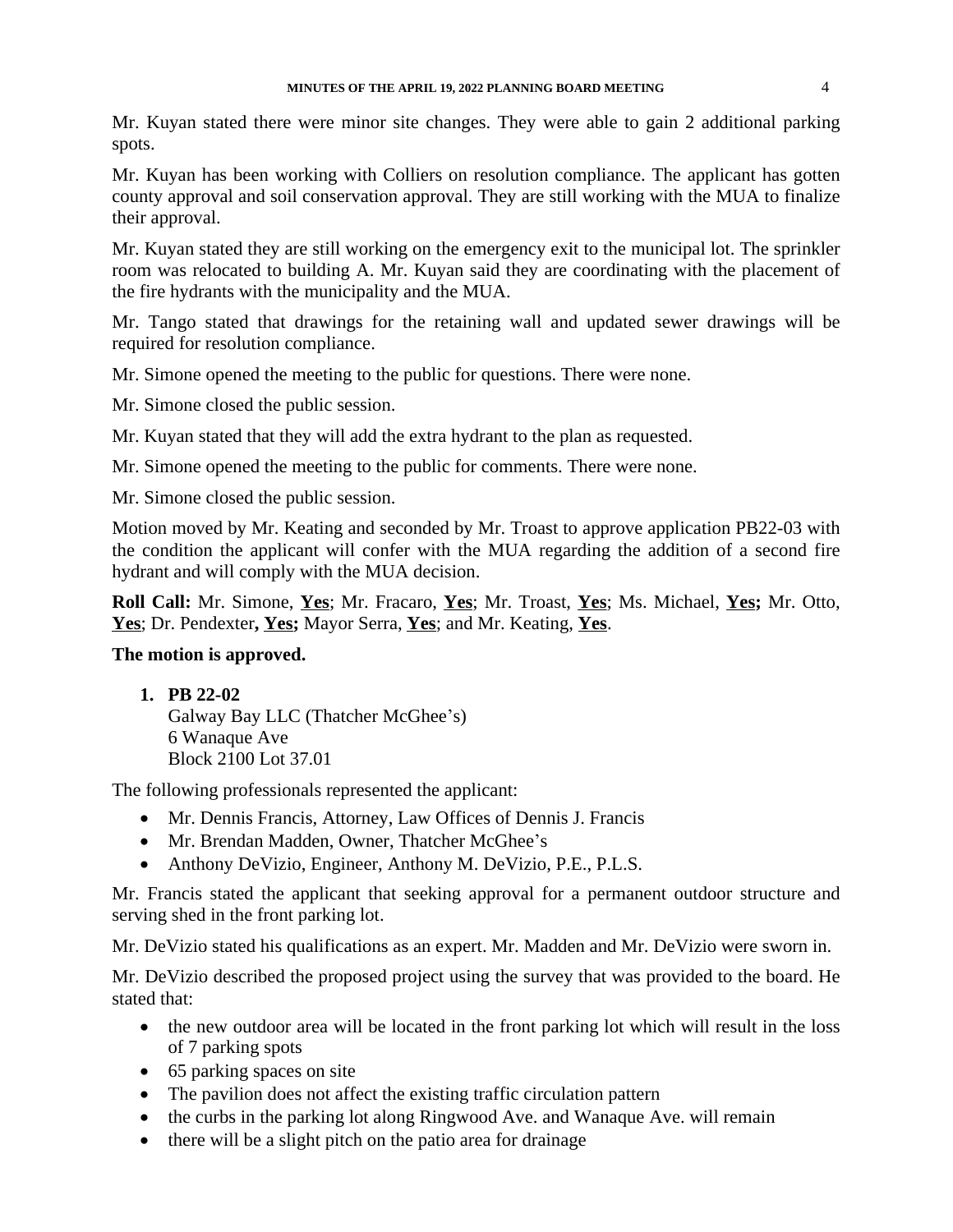- 6 variances are requested
- elevations of the structure will be requested from the manufacturer and provided to the board
- 36 inch high enclosure around the covered pavilion
- ADA accessibility to the pavilion
- cellar doors remain but will not be used during operating hours
- sidewalk replacement
- outdoor seating is limited to 64 seats

Mr. Madden stated the dining room would only be used if the outdoor area is not being used. The kitchen would not be able to accommodate the volume if both the outdoor area and the dining room is used at the same time. The bar seating will remain the same.

There was extensive discussion about style of fencing around the area. The applicant will provide details to the board before approvals. The fencing will have to be compliant with the state liquor authority and county requirements.

Mr. Tango suggested that they could use 2 separate components for traffic protection. He used the example of an open fence with some boulders or bollards.

The board agreed that they would prefer a split rail fence with either boulders or planters.

Mr. Madden stated that no food or drinks will be served outside after 10:00 pm.

Mr. DeVizio responded to comments in the Colliers Engineering review letter. Mr. Tango asked that Mr. DeVizio make the changes to the plans as testified to, and submit revised plans for the May meeting.

Mr. Simone suggested the paved area by the service area be blocked off somehow so customers wouldn't try to park there. Mr. Madden agreed.

Mr. Simone opens to the public session. There were no comments and the public session was closed.

Motion moved by Mr. Fracaro and seconded by Mr. Keating to direct the attorney to prepare a resolution based on tonight's presentation to be carried over for next month. **All voted in favor**.

Mr. Brewer announced that the hearing will be carried over with no further notice to be published.

## **RESOLUTIONS:**

None

## **OTHER BUSINESS:**

None

## **PUBLIC DISCUSSION:**

Chairman Simone opened the meeting to the public. There were no comments and the public session was closed.

## **ADJOURNMENT:**